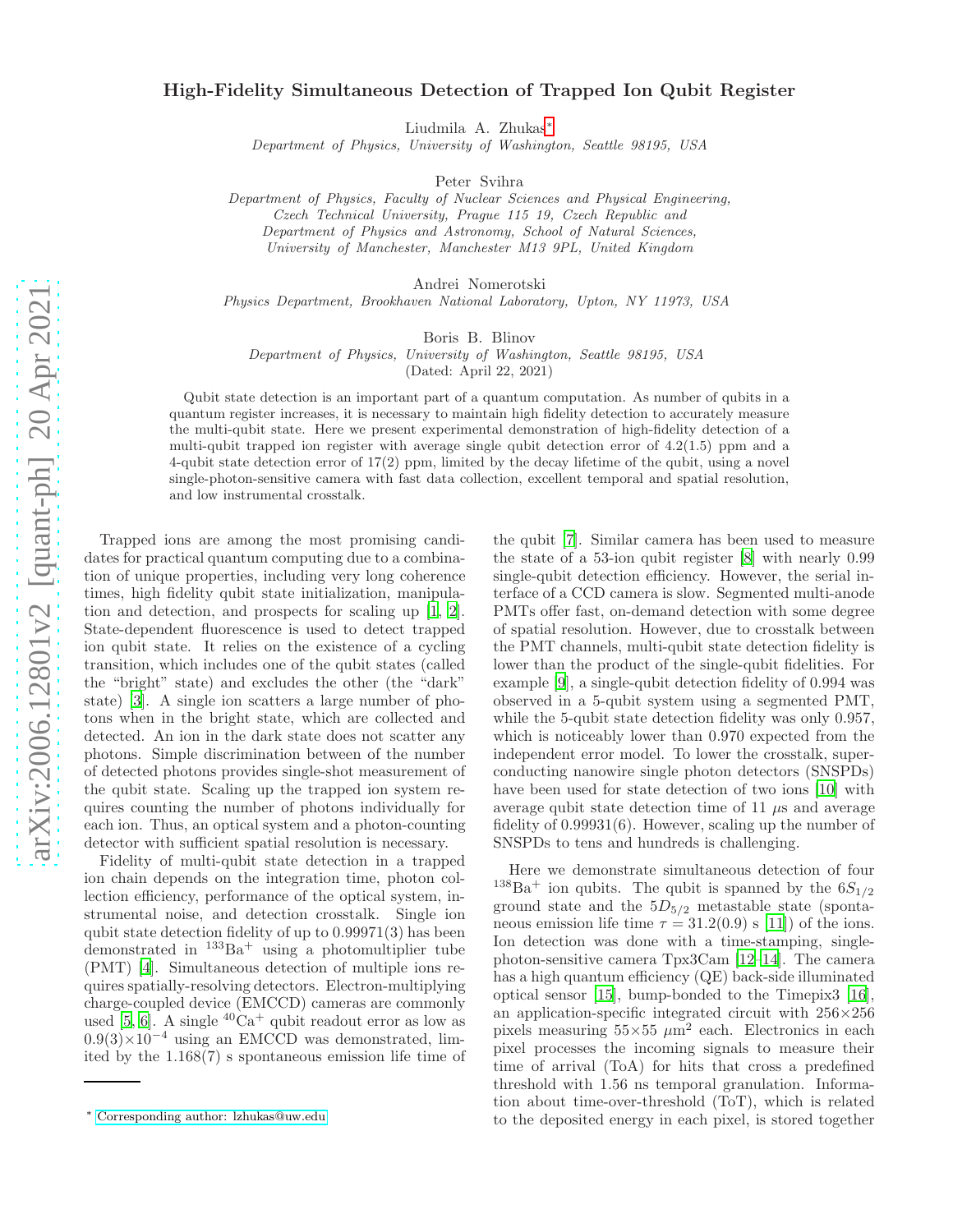

<span id="page-1-0"></span>FIG. 1. Optical setup (a) and energy level diagram of  $138Ba<sup>+</sup>$ (b). Fluorescence from ions passing through the vacuum viewport is collected by the objective lens, through the adjustable aperture and further magnified by the doublet lens. An 493 nm interference filter is used to reduce the background. Finally, the 493 nm fluorescence is imaged onto the intensifier, which is connected to the Tpx3Cam camera. 493 nm and 650 nm lasers drive  $6S_{1/2} - 6P_{1/2}$  and  $5D_{3/2} - 6P_{1/2}$  cooling and repumping transitions, respectively. A 1762 nm laser couples the  $5D_{5/2}$  and the  $6S_{1/2}$  qubit states.

with ToA as time codes in a memory inside the pixel. The Timepix3 operation is data-driven, with pixel dead time of only 475 ns + ToT allowing for independent multihit functionality for each pixel with 80 Mpix/sec total bandwidth.

For the single photon operation, the signal is amplified using a Cricket<sup>TM</sup> adapter [\[17\]](#page-4-15) with integrated image intensifier and relay optics to project light flashes from the intensifier output window directly on the optical sensor of the camera. The image intensifier is a vacuum device comprised of a photocathode followed by a micro-channel plate (MCP) and fast scintillator P47. The hi-QE-green photocathode in the intensifier has QE of about 20% at 493 nm. The MCP in the intensifier had an improved detection efficiency close to 100%. Similar configurations of the intensified Tpx3Cam were used before for characterization of quantum networks [\[18,](#page-4-16) [19](#page-4-17)], quantum target detection [\[20](#page-4-18), [21\]](#page-4-19), single photon counting [\[22\]](#page-4-20) and for lifetime imaging [\[23](#page-4-21)].

After ordering in time, pixels are grouped into "clusters" using a recursive algorithm [\[24\]](#page-4-22). Clusters are small collections of adjacent pixels within a predefined 300 ns time window. Since all hit pixels measure ToA and ToT independently and provide position information, they can be used for centroiding to determine the coordinates of single photons. ToT information is used for the weighted average, giving an estimate of the x and y coordinates for the incoming single photon. The timing of the photon is estimated by using ToA of the pixel with the largest ToT in the cluster. This ToA is then adjusted for the so-called time-walk, an effect caused by the variable pixel electronics time response, which depends on the amplitude of the input signal [\[24,](#page-4-22) [25\]](#page-4-23).

The  $\overline{4}$ -ion chain of  $138\text{Ba}^+$  was stored in a "five-rod" linear RF trap [\[26\]](#page-4-24). To Doppler-cool ions,  $6S_{1/2} - 6P_{1/2}$ transition near 493 nm was used. A 650 nm laser repumped ions from the long-lived  $5D_{3/2}$  metastable state. A 1762 nm fiber laser was used to coherently drive the  $6S_{1/2} - 5D_{5/2}$  quadrupole transition, which is the qubit transition in this experiment [\[27\]](#page-4-25). In this work,  $5D_{5/2}$ and  $6S_{1/2}$  are referred to as the dark and the bright states, respectively. The ion does not couple to the cooling/repump lasers when in the  $5D_{5/2}$  state, so no fluorescence is detected; when in the  $6S_{1/2}$  state, the ion scatters  $\sim 10^7$  photons/s. Relevant energy levels and transitions in  $13\overline{8}Ba^{+}$  are shown in Figure [1\(](#page-1-0)b).

The optical system is shown schematically in Figure [1\(](#page-1-0)a). It consists of an objective lens (50 mm Nikon lens with numerical aperture 0.20), an adjustable aperture to filter out stray light, and a secondary lens (home-built 25 mm doublet). A 493 nm interference filter suppressed the background light. The magnification of the system is approximately 45, and its collection efficiency is approximately 1.3%.

We use threshold analysis method [\[7,](#page-4-6) [28\]](#page-4-26) to calculate the qubit state detection error. We count the number of detected photons for each ion during a set time interval called the integration time, with  $n_b$  being the number of photons for the bright state and  $n_d$  for the dark state.  $n_d$  and  $n_b$  are random variables whose probability distribution functions (PDF) are well approximated Poisson distribution. The threshold method is based on setting a specific value  $n_{tr}$ , such that if the number of detected



<span id="page-1-1"></span>FIG. 2. Image of 4 laser-cooled  $138\text{Ba}^+$  ions in a linear trap taken with an intensified Tpx3Cam camera, with a typical time sequence of all 4 ions undergoing quantum jumps shown directly below. The ion separation is approximately  $10 \mu m$ .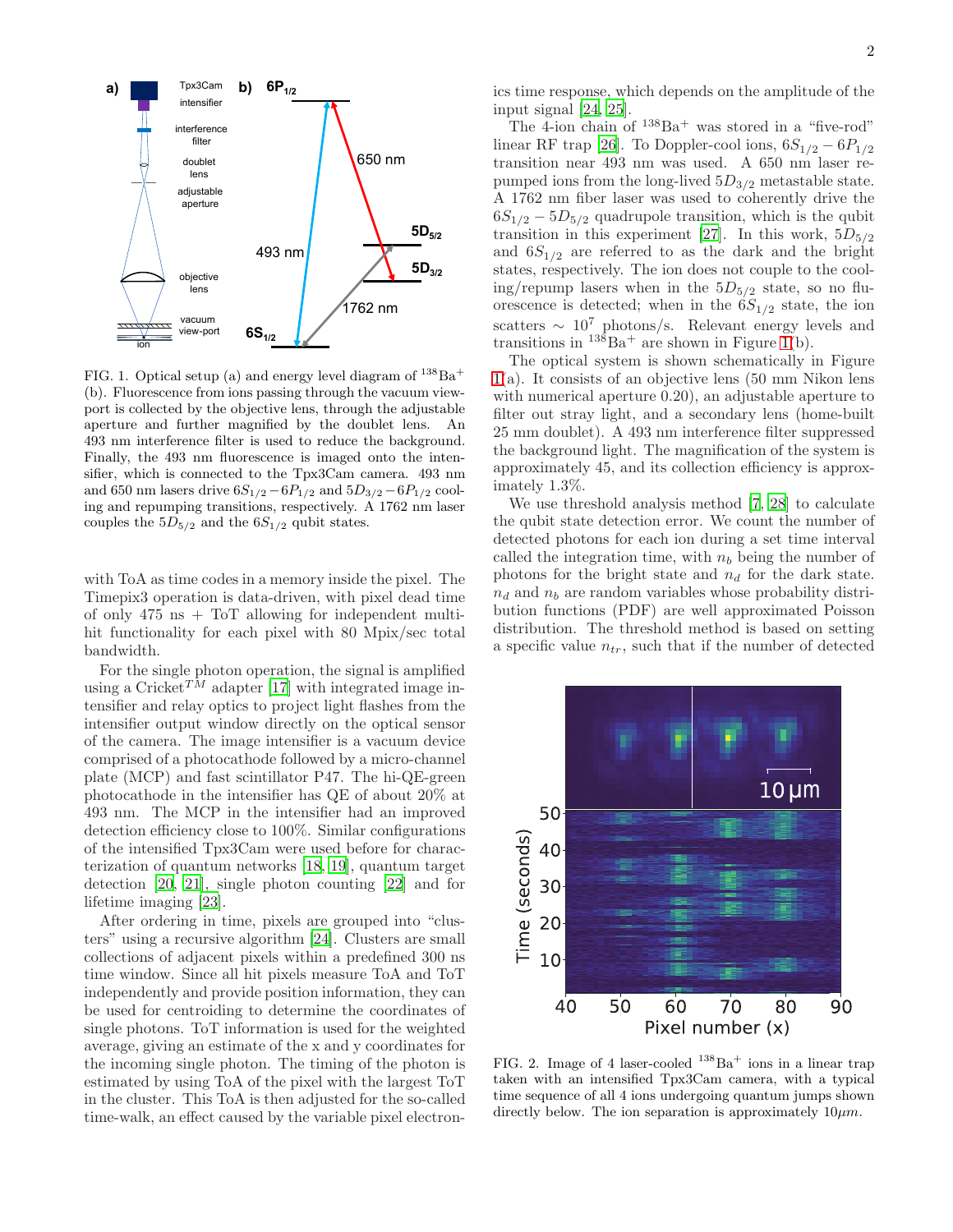

<span id="page-2-0"></span>FIG. 3. The bright and dark state histograms for the second ion from the left for two integration times. The probability to register a certain number of photons during the integration interval is plotted versus the number of photons, separately for dark and bright qubit states. The dashed curves are Poissonian fits to the data.

photons is greater than  $n_{tr}$ , then the ion state is bright, while if the number is lower than  $n_{tr}$ , then the ion state is dark. The optimal value of  $n_{tr}$  is near the intersection of dark state and bright state PDFs, where the value of the state detection error reaches its minimum. The detection error is defined as  $(\epsilon_d + \epsilon_b)/2$ , where  $\epsilon_d$  is the probability to misidentify a dark state as bright and  $\epsilon_b$  is the probability to misidentify the bright state as dark.

Data was collected with frequency and intensity of the 493 nm and 650 nm lasers set to efficiently Doppler-cool the ions. The top panel in Figure  $2(a)$  $2(a)$  shows an image of four  $138Ba<sup>+</sup>$  ions in the bright state. The 1762 nm laser was turned on at a low intensity, such that the ions underwent quantum jumps between the bright and dark states at a rate of approximately 1 per second or less. Note that due to slight misalignment of the 1762 nm laser beam the rate of quantum jumps was different for the four ions, as is evident from Figure  $2(a)$  $2(a)$ , where the rate is greater for the leftmost ion. This difference, however, does not affect the results presented in this work.

Analysis was performed on several data sets of four ions undergoing the quantum jumps, amounting to 12 hours in total. We performed data post-selection to identify the state of each ion, making use of individual photon detection with reliable time of arrival. Time delays between the detected photons differ significantly between the dark and bright ion states. For this experimental setup, the average time between photons is approximately 0.5 ms for the bright state and 3.5 ms for dark state. Transitions between states can be identified by an increase or decrease of time delays between the detected photons. We set two temporal thresholds for identifying the transitions. If the time delay between two consecutive photons exceeds the upper threshold, the ion is in the dark state; if the time between consecutive photons is less than the lower threshold, the ion is in the bright state. Time delays that lie between the two thresholds do not provide enough certainty of the ion state and are excluded from analysis. A qubit transition has occurred in between the detection of two photons if the time delays of each photon lie on either side of the established thresholds. To confirm that a transition has indeed occurred, we check that the time delays for the next three photons after the detected transition correspond to the expected qubit state. If the time delay between any of the three consecutive photons appears to be between the two thresholds, the following dark or bright qubit state period is also excluded from the analysis. Time periods corresponding to the dark and the bright ion state were then evenly divided into time intervals equal to the desired integration time. Only periods that contain multiple integration time intervals were used in the analysis. During the time interval selection we specified that the neighbouring ions must be in the bright state to maximize the negative effect of the optical crosstalk and estimate the upper bound of the qubit state detection error.

After selecting the time intervals of the dark and bright states, we plotted the histograms for different integration times and obtained corresponding PDFs. In Figure [3,](#page-2-0) the bright/dark state histograms for the second ion from the left are plotted for 5 ms and 30 ms integration times. Only the photons detected within the  $9\times9$  pixels square region of interest (ROI) were used. The size of the ROI was chosen to maximize the photon counts while minimizing the optical crosstalk. For each integration time, at least  $5 \times 10^4$  time intervals were used for each ion.

There is a small but non-zero probability of spontaneous decay from the  $5D_{5/2}$  dark state to the bright state during the integration time. This probability increases with increasing integration time, which could affect the overall detection fidelity if the photon number discrimination method is used. In presence of decay the dark state PDF becomes:

$$
p_d = \frac{\tau - t_{int}}{\tau} P(n, \bar{n}_d) + \frac{t_{int}}{\tau} \frac{\Gamma(\bar{n}_b, n+1) - \Gamma(\bar{n}_d, n+1)}{\bar{n}_b - \bar{n}_d},
$$
\n(1)

where *n* is the number of photons,  $P(n, \bar{n}_d)$  is the unperturbed Poisson distribution,  $\bar{n}_b$  and  $\bar{n}_b$  are the average numbers of detected photons,  $\Gamma(\bar{n}_{d,b}, n+1)$  is the gamma distribution function, and  $t_{int}$  is the integration time. For the 30 ms integration time the decay probability is 0.00096, which would lead to an additional error of  $\sim 4 \times 10^{-6}$  to incorrectly identify the dark state as bright. Since we selected pure bright/dark state intervals, the possibility of spontaneous emission occurring during the integration time is excluded in our estimation of the bright/dark state discrimination error. We separately calculate the qubit state detection error due to spontaneous emission and add it to the bright/dark state discrimination error.

There are multiple possible sources of the erroneous photon counts for an ion in the dark state, including the laser scattered from the trap surface, the intensifier dark counts, and optical/instrumental crosstalk. We found that the influence from the first two sources was negligible since the spatially uniform background/dark count rate was below 1 count/s within the ROI. Opti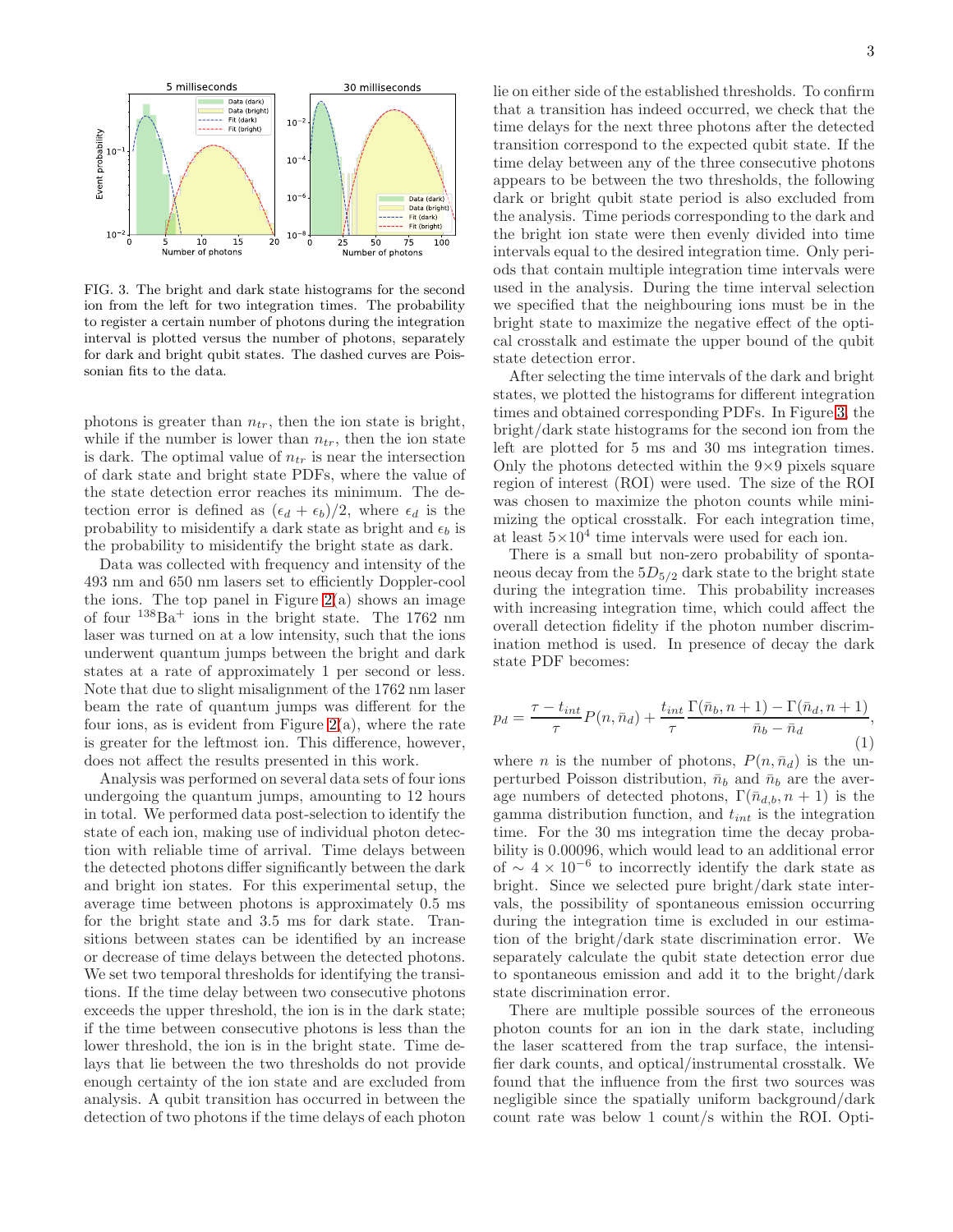cal crosstalk was significant, with approximately 5.5% of the fluorescence of a bright ion falling into the ROI of the neighboring ion in the chain. Due to the astigmatism of the optical system, there is a slight variation of the crosstalk due to the left neighboring ion compared to the right neighboring ion for each ion in the chain. This crosstalk leads to an increase in the average number of photon counts for the dark state histograms when the neighboring ions are in the bright state. Optical crosstalk leads to the broadening of the dark state histogram and increases the detection error. We estimate that in the case of the diffraction-limited optics, the corresponding light leakage would be 0.4%. Optical crosstalk can be significantly reduced by using optics with higher numerical aperture; for example, in [\[10\]](#page-4-9) a diffraction-limited objective lens with numerical aperture of 0.6 was used. A higher numerical aperture optics both reduces the size of the Airy patterns leading to a lower optical crosstalk, and increases the total collection efficiency.

The instrumental crosstalk is caused by MCP afterpulsing in the intensifier of the camera. Electron avalanches in the MCP could result in the secondary electrons or ions producing independent hits in the vicinity of the primary hit [\[29](#page-4-27), [30](#page-4-28)]. The time difference between the main hit and the afterpulse is small, so we can easily identify these cases as pairs of photons detected at the same time, looking at the time delay between photons detected from two neighboring bright ions. Figure [4](#page-3-0) shows the time difference distributions between such photon detection events for two different time ranges.



<span id="page-3-0"></span>FIG. 4. Time difference distribution for two time ranges,  $\pm 0.2$  ms (a) and  $\pm 50$  ns (b). The peak at  $\Delta T = 0$ , which corresponds to the MCP afterpulses, is fit to a Gaussian with a width  $\sigma = 4.2$  ns.

The probability of detecting a fake hit due to the MCP afterpulses of 0.15% was determined from the data by estimating the number of events in the peak at  $\Delta T = 0$ and normalizing it to the total number of registered photons. Since all the detected photons have time-stamps, this source of crosstalk can be removed by ignoring hits at the dark ion location in a 50 ns window around the time when another photon was registered at the neighboring bright ion location. In our case, the contribution of this crosstalk source is very small, at the level of only about 0.7 photons/s on average, and we did not apply this post-selection in our analysis.

The summary of the single qubit state detection error for the second ion from the left is plotted as a function



<span id="page-3-1"></span>FIG. 5. Detection errors as a function of integration time. Solid squares (circles) represent the data for the bright (dark) state discrimination errors. The optimal threshold value  $n_{tr}$  is set by calculating where two Poisson curves corresponding to dark/bright ion states cross by extrapolating the curves, and rounding this value to an integer. The error bars are calculated by setting the threshold to  $n_{tr} \pm 1$ . Horizontal offset of  $\pm$  0.5 ms between dark and bright detection errors was introduced for clarity. The dashed line is the error due to the  $5D_{5/2}$  spontaneous decay, calculated using Eq. 1. The combined error, shown in open circles, is the qubit state detection error that takes into account the bright/dark state discrimination error and the error due to spontaneous emission.

of the integration time in Figure [5.](#page-3-1) The data follow the expected trend for discriminating two random variables with Poisson distributions. The dark/bright state errors are somewhat different due to the choice of  $n_{tr}$ . The average of the two errors is used to calculate the qubit state detection error for each ion. The fidelity of detection of the N-qubit state is calculated as a product of the single qubit fidelities  $\Pi(1 - \epsilon_i)$ , where  $\epsilon_i$  is the detection error of the i-th ion.

The average bright/dark state discrimination error at 30 ms integration time varies between  $7(6)\times10^{-9}$  for the outer two ions, where the optical crosstalk is lower, and  $5.8(3.8)\times10^{-7}$  for the inner ions. The additional error due to the qubit spontaneous emission is  $5.4(0.4)\times10^{-6}$ for the outer qubits and  $3(1)\times10^{-6}$  for the inner ones, the difference being due to the different values of  $n_{tr}$ . The single qubit state detection error averaged over all four qubits is  $4.2(1.5)$  ppm, and the total detection error for the 4-qubit state is  $17(2)$  ppm.

In summary, we demonstrated simultaneous detection of four  $138Ba<sup>+</sup>$  ion qubits in a linear chain achieving a qubit state detection error of  $4.2(1.5)$  ppm for a single ion in the presence of bright neighbouring ions with a 30 ms detection time, considerably improving previous results. The detection error of the four-qubit state was 17(2) ppm. The qubit state detection fidelity is limited by the lifetime of the  $5D_{5/2}$  qubit state, which for barium ion is approximately 32 s, by far the longest of all